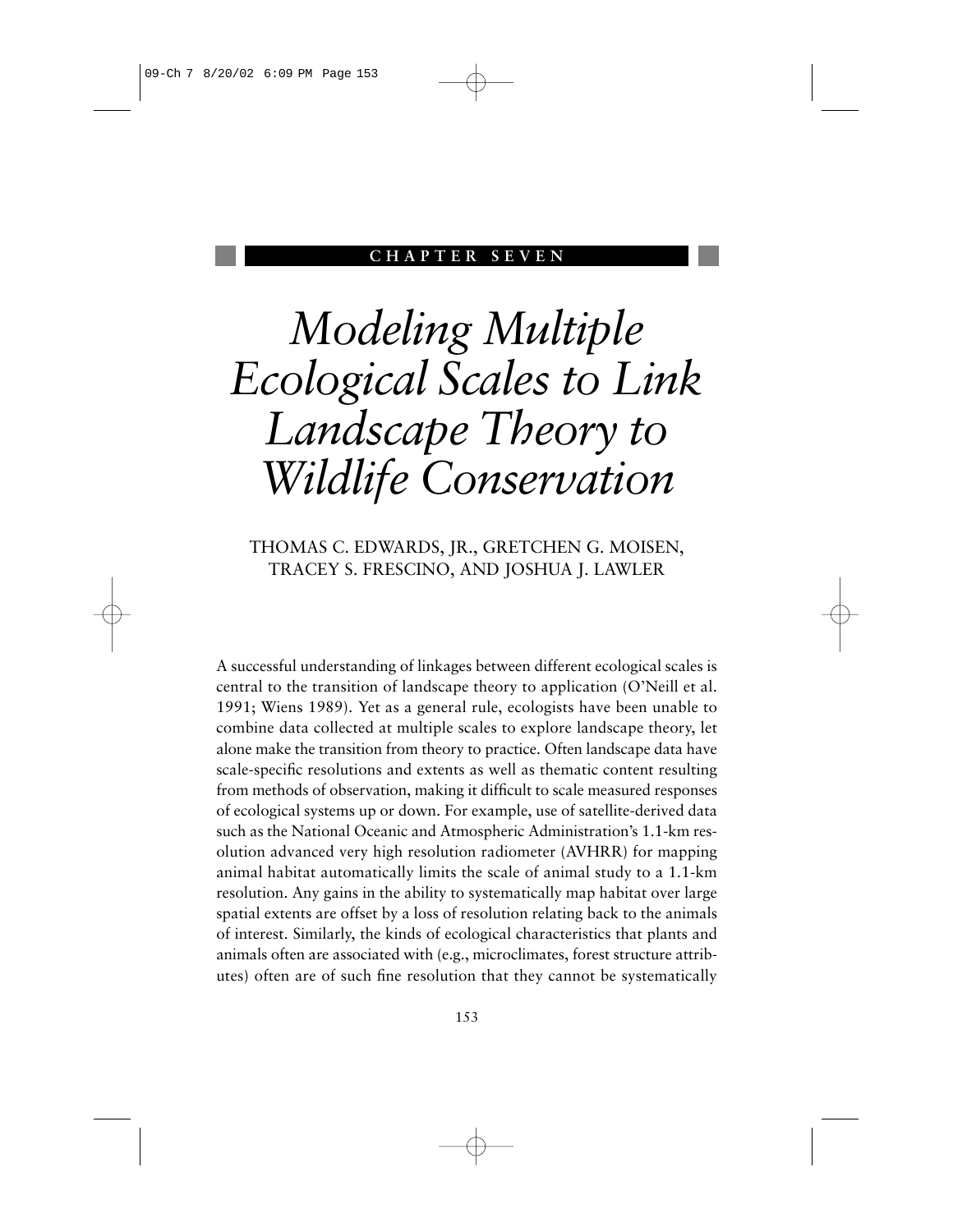#### ■ 154 CONCEPTUAL AND QUANTITATIVE LINKAGES

mapped or modeled over large spatial extents. As before, gains in understanding the ecological processes that may determine species distributions are offset by an inability to map these distributions over large spatial extents. These types of limitations unfortunately limit research aimed at understanding how landscape process and pattern affect the distribution of plants and animals and tend to force research efforts to focus at a single scale. For example, birds have been found to be associated with landscape patterns over large areas (Rosenberg and Raphael 1986; Dunning et al. 1992; Hansen and Urban 1992; Freemark et al. 1995), the composition and structure of vegetation in smaller areas (Cody 1968; James 1971; Wiens and Rotenberry 1981), and localized habitat features such as microclimate and nest substrate (Calder 1973; Walsberg 1981; Rodrigues 1994). Yet each of these studies necessarily focused on the relationship of birds to scale-specific variables (landscape, home range, nest substrate) and therefore was of limited utility for understanding how linkages between the scales affect landscape-level patterns and distributions.

Vegetation modeling suffers similarly, often integrating information having different thematic and spatial resolutions to depict plant and plant community distributions. Numerous studies have demonstrated the ability to integrate environmental data with a variety of remote sensing platforms for vegetation classification (Loveland et al. 1991; Homer et al. 1997), stratification (Franklin 1986), and predictive modeling (Frank 1988; Davis and Goetz 1990; Moisen and Edwards 1999). The underlying satellite data for these analyses had resolutions ranging from the 1.1-km resolution AVHRR to the 30-m, multispectral Landsat thematic mapper (TM) imagery and occurred at a variety of spatial extents. In some cases, satellite information was used to model fine-scaled attributes such as understory components (Stenback and Congalton 1990), basal area and leaf biomass (Franklin 1986), and stand density and height (Horler and Ahern 1986), but results and potential for application to landscape studies seem mixed. However, these studies were focused at single scales and were highly detailed depictions at small spatial extents or coarse depictions at large spatial extents. In particular, those focusing on fine-scaled attributes of vegetation communities (e.g., basal area, leaf biomass, stand density) had limited spatial extrapolation, making it difficult to apply the results to landscape extents.

Differences in variables, explored at different spatial extents and resolutions, limit any systematic exploration of possible linkages between ecological scales for most of these studies. This limitation places serious constraints on the application of landscape theory to conservation issues, such as wildlife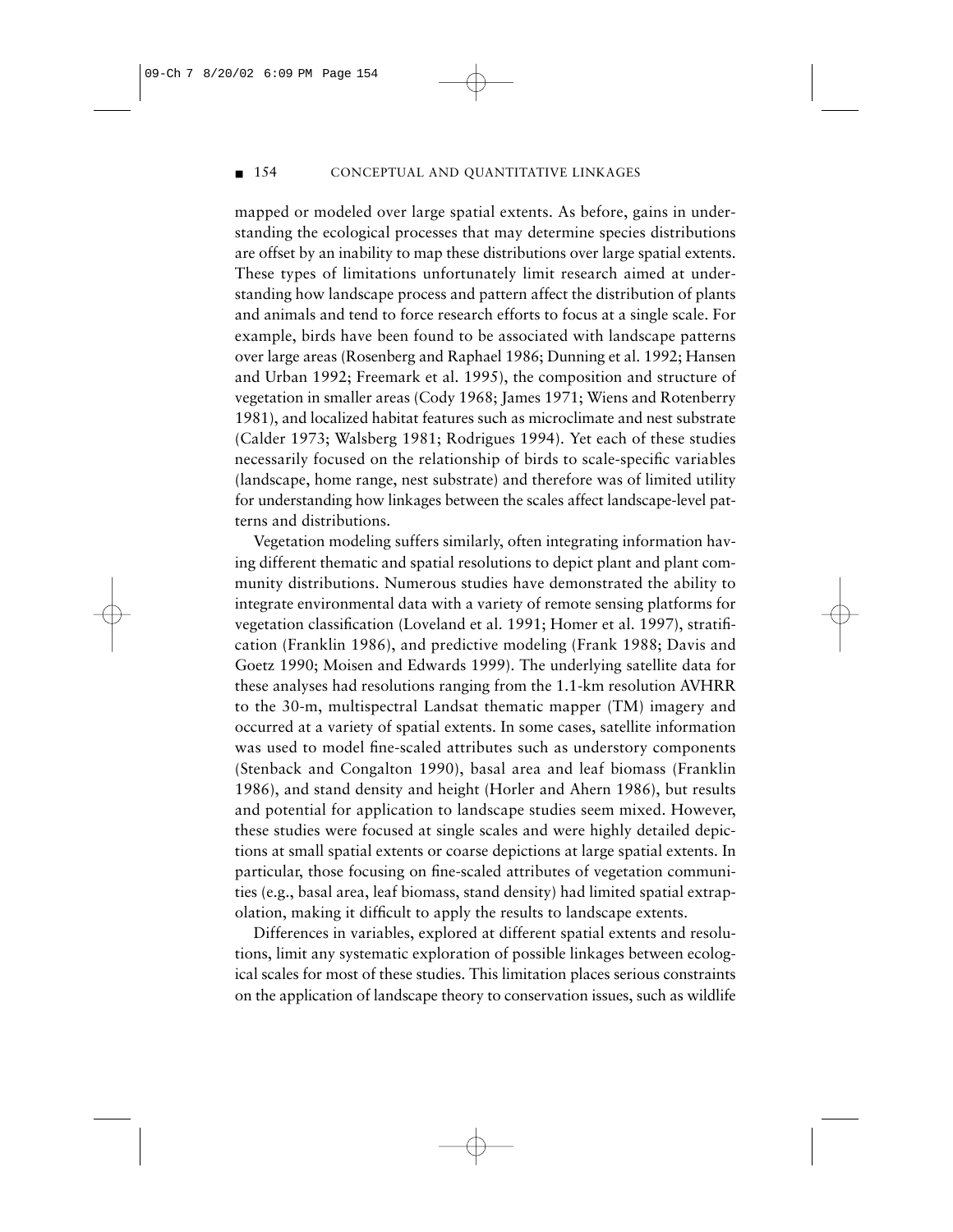habitat modeling, use and associations, or spatially explicit predictive models for resource management. Only recently have wildlife ecologists begun to investigate habitat associations at multiple spatial scales within a single study (Gutzwiller and Anderson 1987; Morris 1987; Schaefer and Messier 1995; Saab 1999). In part, the impetus for a multiscale approach can be largely attributed to the introduction of hierarchy theory to ecology (Allen and Starr 1982; O'Neill 1989; Lawler 1999).

The full exploration of landscape relationships entails spatially explicit depictions of habitat and other variables at fine resolutions over large spatial extents. Such depictions would allow simultaneous exploration of relationships of variables at small spatial extents (e.g., canopy closure at nest sites) and over large landscapes (e.g., pattern of canopy closure within the home range). Although it is possible to model structural attributes of habitats and vegetation on small regions using satellite imagery, the regional-scale focus of many cover-mapping efforts makes it difficult to build vegetation structure into cover maps. Current efforts provide good maps of broad cover classes at landscape levels (Homer et al. 1997) but typically provide no information on the structure of the cover type or the spatial distribution of structure within the cover type. Recently, emphasis has been placed on linking forest data with satellite-based information not only to improve the efficiency of estimates of forest population totals but also to produce regional maps of forest class and structure and to explore ecological relationships (Moisen and Edwards 1999; Moisen 2000; Frescino et al. 2001 Moisen and Frescino in press). Accuracy of these types of map products is reasonably high (Edwards et al. 1998; Frescino et al. 2001).

Here we describe our collective efforts to develop and apply methods for linking different scales of landscapes for wildlife conservation modeling. Our process includes two steps. The first focuses on methods for modeling habitat that provide fine-grained estimations of habitat type and structure over large spatial extents. The second step is to use these representations of landscapes for modeling habitat use by terrestrial vertebrates at multiple scales. We illustrate how flexible regression techniques, such as generalized additive models (GAMs), can be linked with spatially explicit environmental information to map habitat structure. In this chapter we focus on forested systems. We demonstrate how these techniques can be used to develop spatially explicit probability maps for presence of forest, presence of lodgepole pine, basal area of forest trees, percentage cover of shrubs, and density of snags. We next illustrate how the spatially explicit maps of forest structure can be used to model wildlife habitat, focusing on the prediction of suitable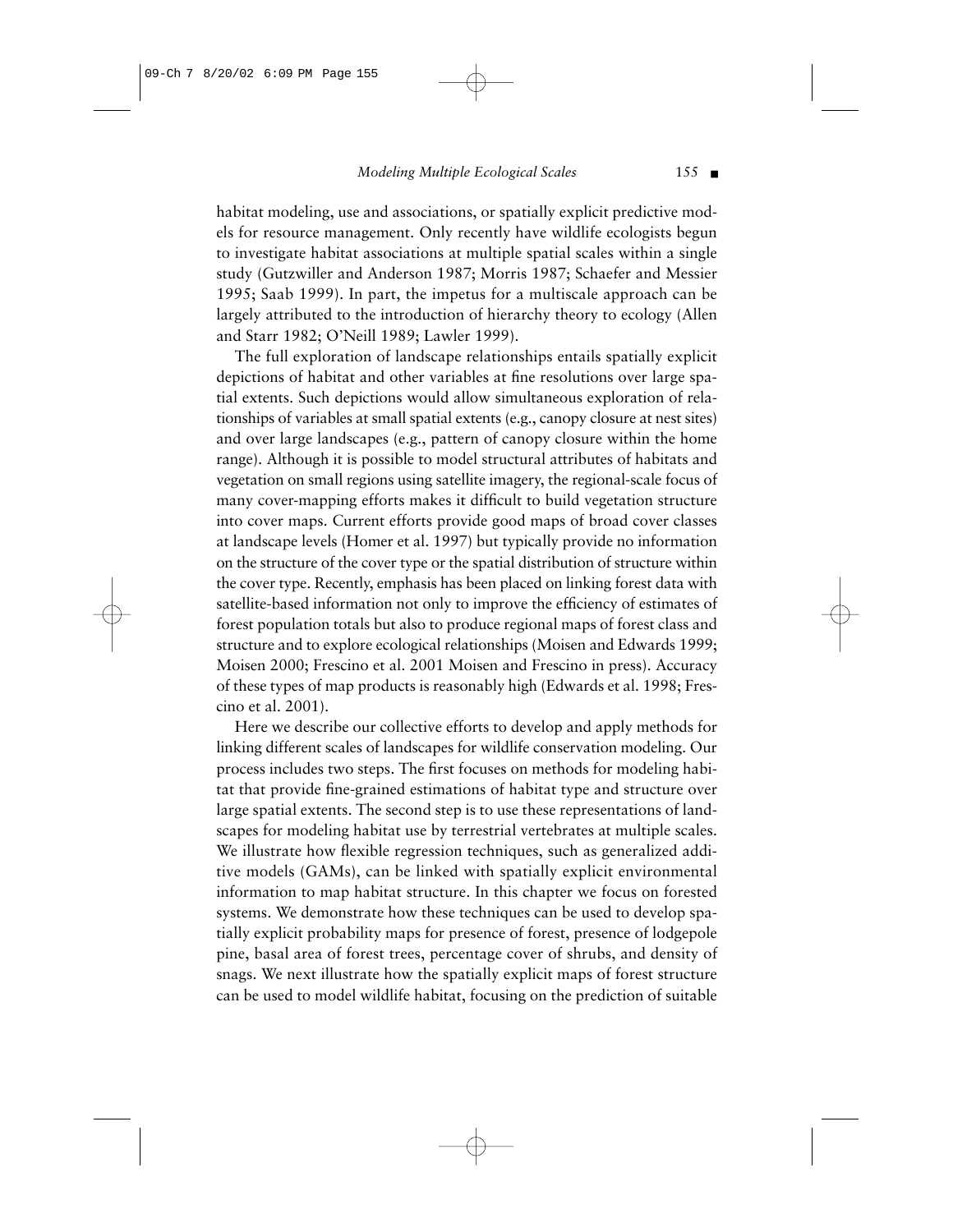#### ■ 156 CONCEPTUAL AND QUANTITATIVE LINKAGES

habitat for cavity-nesting birds in forest systems at landscape scales. We close with discussion of future directions necessary to link multiple scales in landscape ecology.

# *Modeling Vegetation Pattern and Structure*

If a major objective of landscape modeling is to enhance understanding of relationships at multiple scales as a precursor for regional conservation planning, then methods for modeling scale-related ecological parameters are paramount. From a vegetation perspective, the principal question is how to accurately and efficiently model vegetation structure and patterns at multiple scales. Recent advances in statistical modeling techniques (McCullagh and Nelder 1989; Hastie and Tibshirani 1990; Hastie et al. 2001) and geographic tools, such as remote sensing and geographic information systems (GISs), have increased the opportunities for delineating and analyzing vegetation structure and pattern. Numerous studies have demonstrated the use of statistical models to understand and display how plant species are distributed throughout the environment (e.g., Austin and Austin 1980; Davis and Goetz 1990; Austin et al. 1984), yet the unpredictability of natural ecosystems, along with the dramatic influence of human disturbance, has made it difficult to draw conclusions about landscape-level vegetation distribution patterns and relationships to environmental conditions. These limitations result, in part, from past reliance on statistical tools that incorporate classic assumptions of normality (e.g., ordination methods; Austin and Noy-Meir 1971; Austin 1985) rather than other distributions more closely related to underlying ecological processes. Other statistical models, such as GAMs (Hastie and Tibshirani 1990) and so-called data-mining techniques (Hastie et al. 2001), are more flexible and better suited to handle nonlinear relationships of vegetation and environmental gradients (Yee and Mitchell 1991).

In addition to advances in statistical modeling techniques, remote sensing technology has made it possible to identify, analyze, and classify extensive tracts of vegetation using satellite spectral information (e.g., 30-m resolution, multispectral, Landsat TM imagery). Satellite data have been used mainly for constructing vegetation cover type maps (e.g., Loveland et al. 1991; Congalton et al. 1993; Homer et al. 1997), but current studies are also using satellite data to explore ecological factors influencing vegetation patterns (e.g., Horler and Ahern 1986; Franklin 1986; Frank 1988; Congalton et al. 1993). One limitation of classified cover maps is that vegetation typi-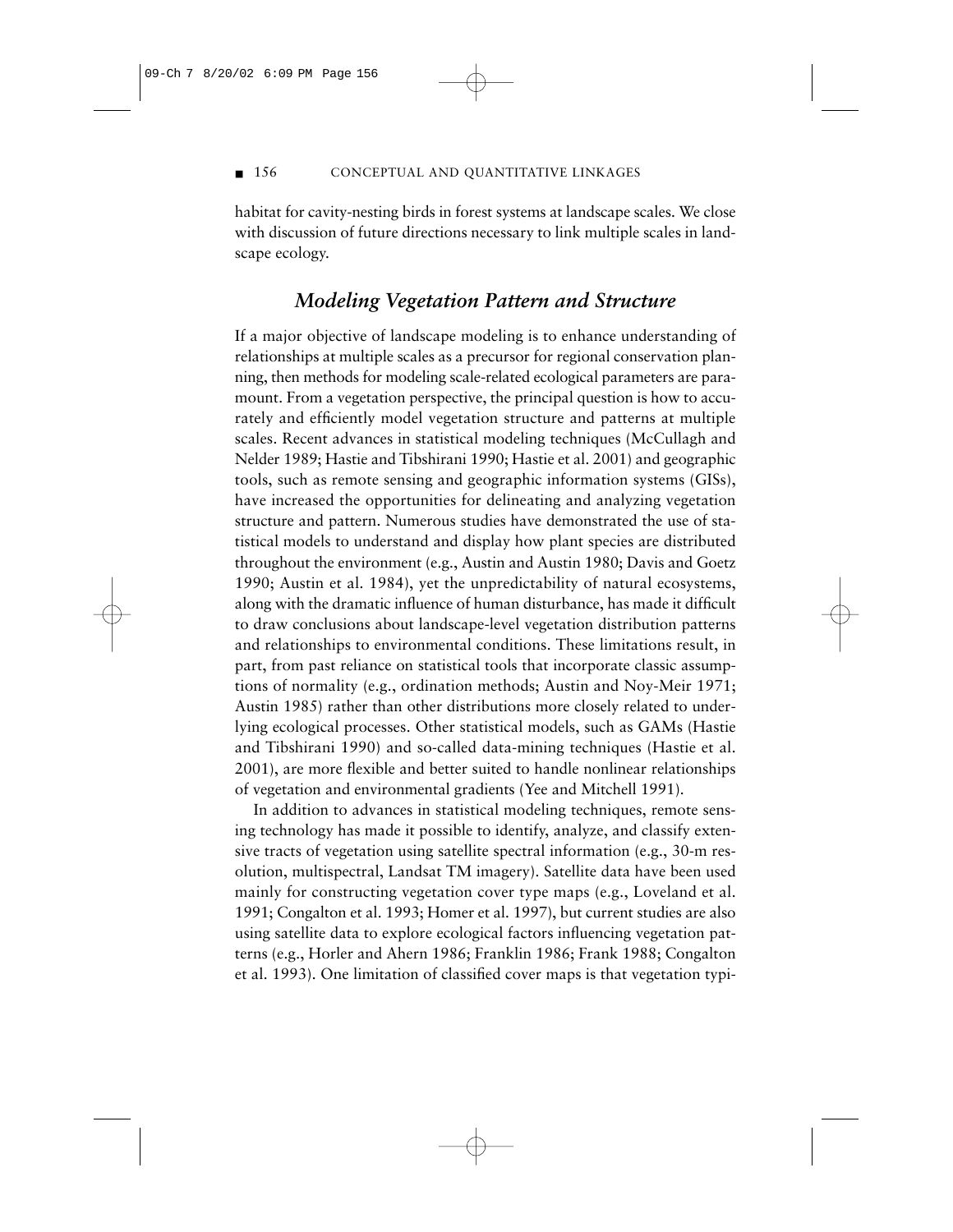#### *Modeling Multiple Ecological Scales* 157 ■

cally is classified into discrete units, thus adding a measure of subjectivity and bias. Recent studies have found that integrating ancillary data, such as elevation, aspect, and slope, with spectral information can enhance the precision of delineation of forest attributes (Strahler and Logan 1978; Woodcock et al. 1980; Frank 1988; Frescino et al. 2001) and reduce the subjectivity of classification procedures. When linked with flexible modeling tools such as GAMs, such spatially explicit ancillary data provide a powerful context for generating fine-resolution depictions of vegetation across landscapes (Fig. 7.1).

Although new analytical tools have increased our ability to model vegetation over large spatial extents, most research still focuses on modeling dominant vegetation features distinguishable from satellites or climax or seral types strongly associated with environmental factors. But how do we analyze the understory and composition of habitats that are not directly visible from satellites? For example, most assumptions are that stand composition in forested habitats is directly associated with the overstory canopy, yet the density of down, dead material may be a function of slope rather than of canopy cover type. The few studies that have attempted to link reflectance values measured by satellites with understory components (Stenback and Congalton 1990) or stand density and volume (Franklin 1986) have generally been unsuccessful.

#### Use flexible regression techniques to relate vegetation response (e.g., crown cover) to predictor variables ....



**Figure 7.1 Conceptualized process for linking field data and remotely sensed information** *(A)* **with flexible statistical tools** *(B)* **for creating fine-resolution, large-spatialextent maps of vegetation attributes.**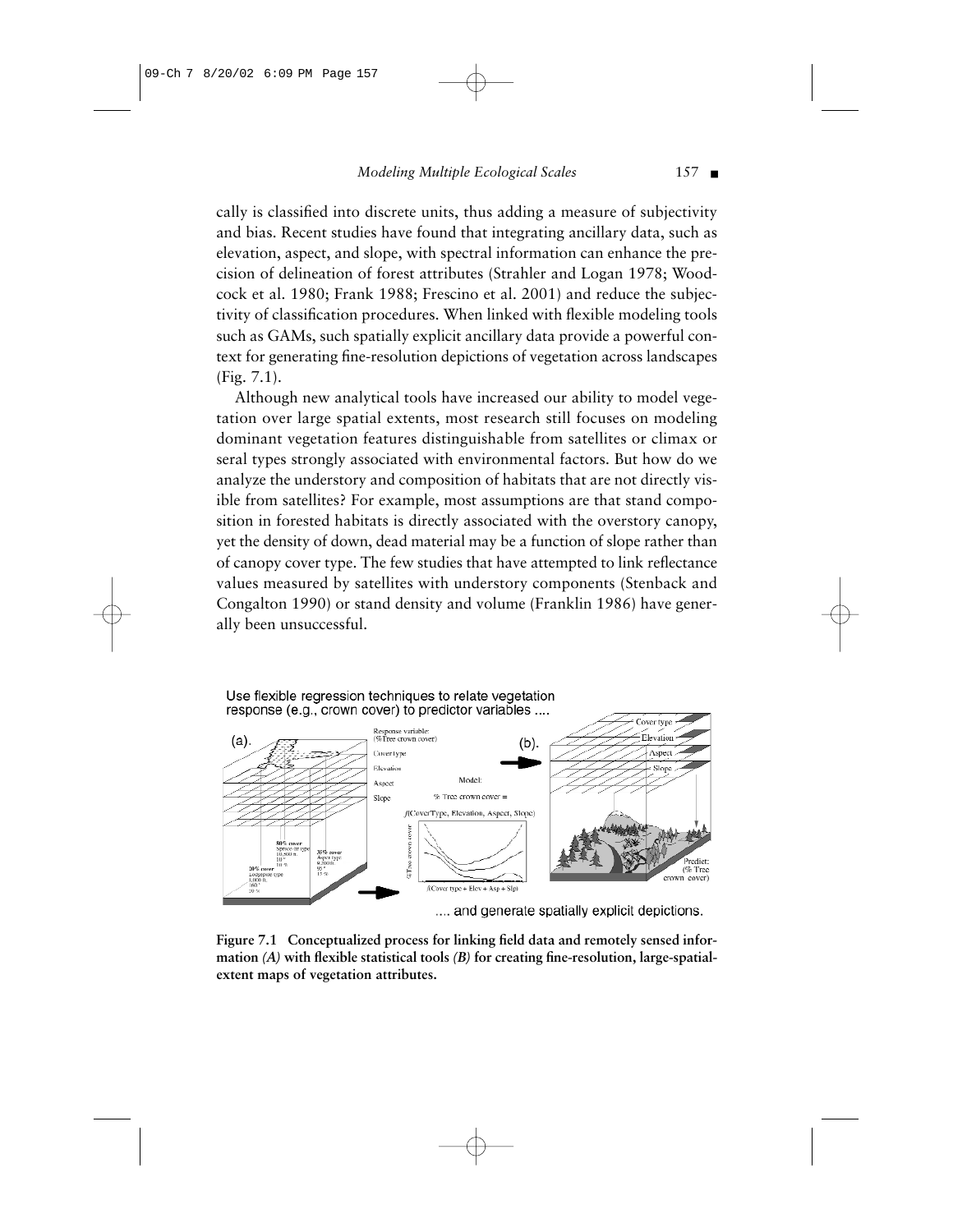■ 158 CONCEPTUAL AND QUANTITATIVE LINKAGES

# *The Context: Modeling Wildlife Pattern and Distribution*

Wildlife habitat relations models (WHR; Salwasser 1982) are one common approach for modeling animal distribution patterns. These models are essentially databases consisting of lists of habitat types, suitability rankings for the different habitat types, range maps, and species notes (Chapter 13, this volume; Verner and Boss 1980). WHR models often are linked with coarse cover maps of general habitat classes to build spatial predictions. They have general application for regional perspectives, but lack local specificity (e.g., gap analysis; Scott et al. 1993). Therefore, they may be accurate for addressing questions of species richness at coarse spatial scales (Raphael and Marcot 1986; Edwards et al. 1996) but are by nature less accurate for addressing questions involving individual species occurrences at fine spatial scales. This is not a failure of this type of model but rather a realized limitation of its applicability.

At finer scales habitat modeling often involves defining relationships between species occurrences or abundances and a set of factors related to vegetation structure and composition. Often called habitat suitability indices (HSIs), these models typically use statistical tools (e.g., regression) to assess the strength and shape of a relationship between species presence or abundance and a suite of ecological predictor variables (Chapter 13, this volume). Data for these models are gleaned primarily from previously published studies (U.S. Fish and Wildlife Service 1981). The fine-scaled nature of HSI-type models may make them more accurate in specific environments at the expense of generality; therefore, different models may be needed for the same species in different habitats (Stauffer and Best 1986). Despite this limitation, HSIs are likely to be more accurate and appropriate for the management of parks and reserves than the coarser-scale WHR models.

Unfortunately, HSI models have no spatial component, representing instead quantitative relationships between species presence or abundance and the predictor variables. Although the variables modeled in HSIs usually have relevance to underlying ecological processes that influence the animal's presence or abundance, the lack of spatially explicit depictions of these variables makes it difficult to evaluate how they might be constrained by, or in turn affect, higher-order landscape processes. To the extent that fine-grained predictor variables could themselves be modeled in spatially explicit fashion, opportunity would exist to evaluate links between different landscape scales (Chapter 1, this volume). Spatially explicit depictions of vegetation-based habitat variables (e.g., canopy closure, stem density, species type) linked to wildlife models using the same variables can yield more accurate spatially explicit wildlife models (Fig. 7.2).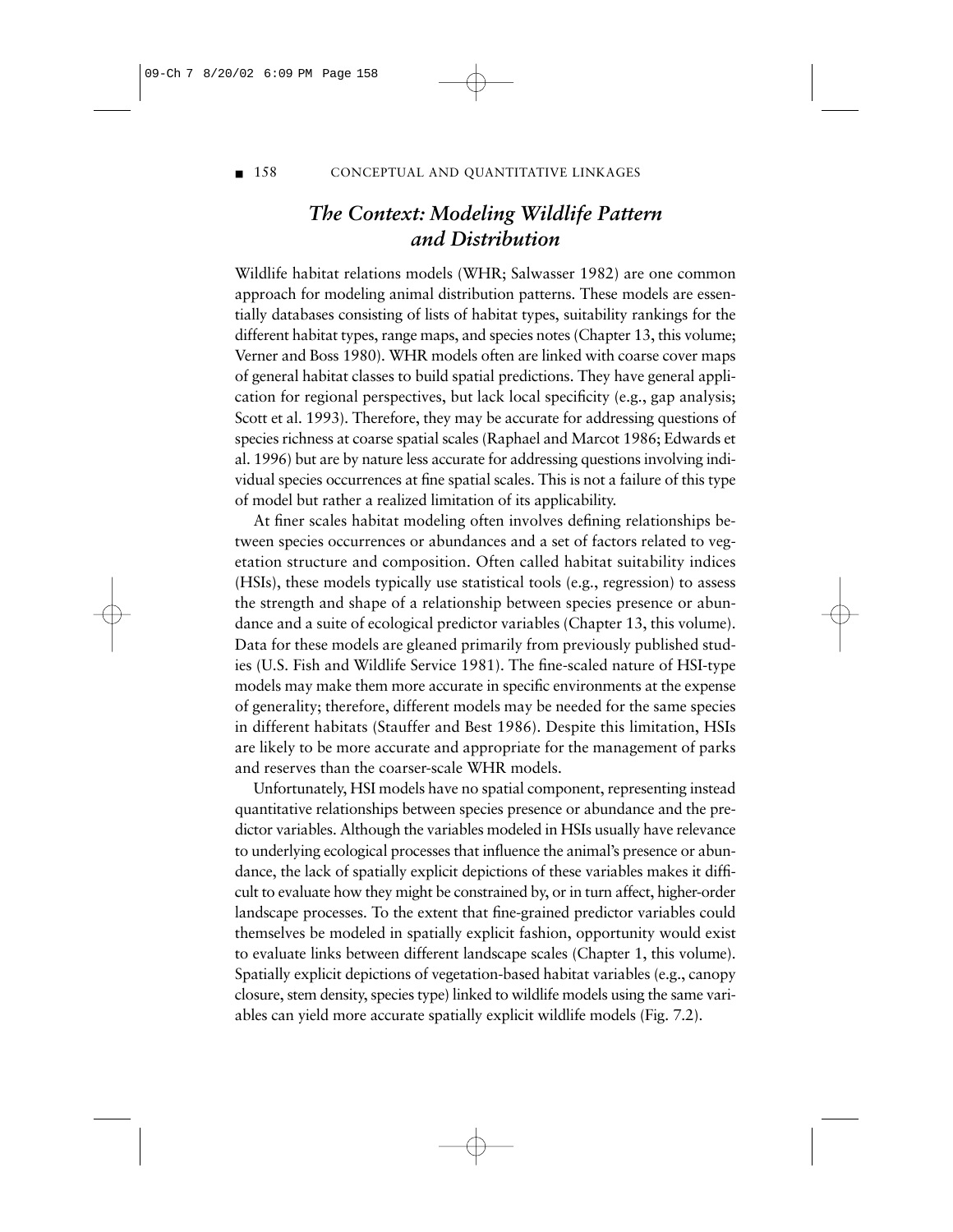#### *Modeling Multiple Ecological Scales* 159 ■

Use modern regression techniques (e.g. GAM) to model structure of wildlife variables ....



**Figure 7.2 Conceptual process linking spatially explicit representations of vegetation type and structure with a wildlife habitat model.**

# *The Context: Our Study Areas*

Our work in this arena has focused on forest systems in the intermountain West, principally in the northern Utah mountain ecoregion (hereafter the Uinta Mountains) in the United States. The Uintas have an east–west orientation, an approximate length of 241 km, and a width of 48 to 64 km. Elevation ranges from about 1,700 m to about 4,000 m. The area contains conspicuously deep, V-shaped canyons on the south side of the range and less pronounced canyons on the north side of the range. The climate consists of long winters and high summer precipitation that is mainly a function of elevation, latitude, and storm patterns from the west and the Gulf of Mexico, with local effects from slope exposure or aspect (Mauk and Henderson 1984).

The distribution of vegetation in the Uinta Mountains is highly influenced by topographic position and geographic location. Lodgepole pine (*Pinus contorta*) is the dominant vegetation type, ranging from 1,700 to 3,000 m elevation. At elevations between 2,400 and 3,000 m, lodgepole is mixed with aspen (*Populus tremuloides*), with a few homogenous aspen stands at lower elevations. As elevation increases, lodgepole forests are gradually replaced by spruce–fir (*Picea engelmannii–Abies lasiocarpa*) forest types and are often interspersed with large patches of wet and dry meadows. Other forest types include pinyon–juniper (*Pinus edulis–Juniperus osteosperma*) at lower elevations on the northeastern slope, Douglas fir (*Pseudotsuga menziesii*) on steep, protected slopes, and ponderosa pine (*Pinus ponderosa*) forests on exposed slopes on the south side of the range (Cronquist et al. 1972).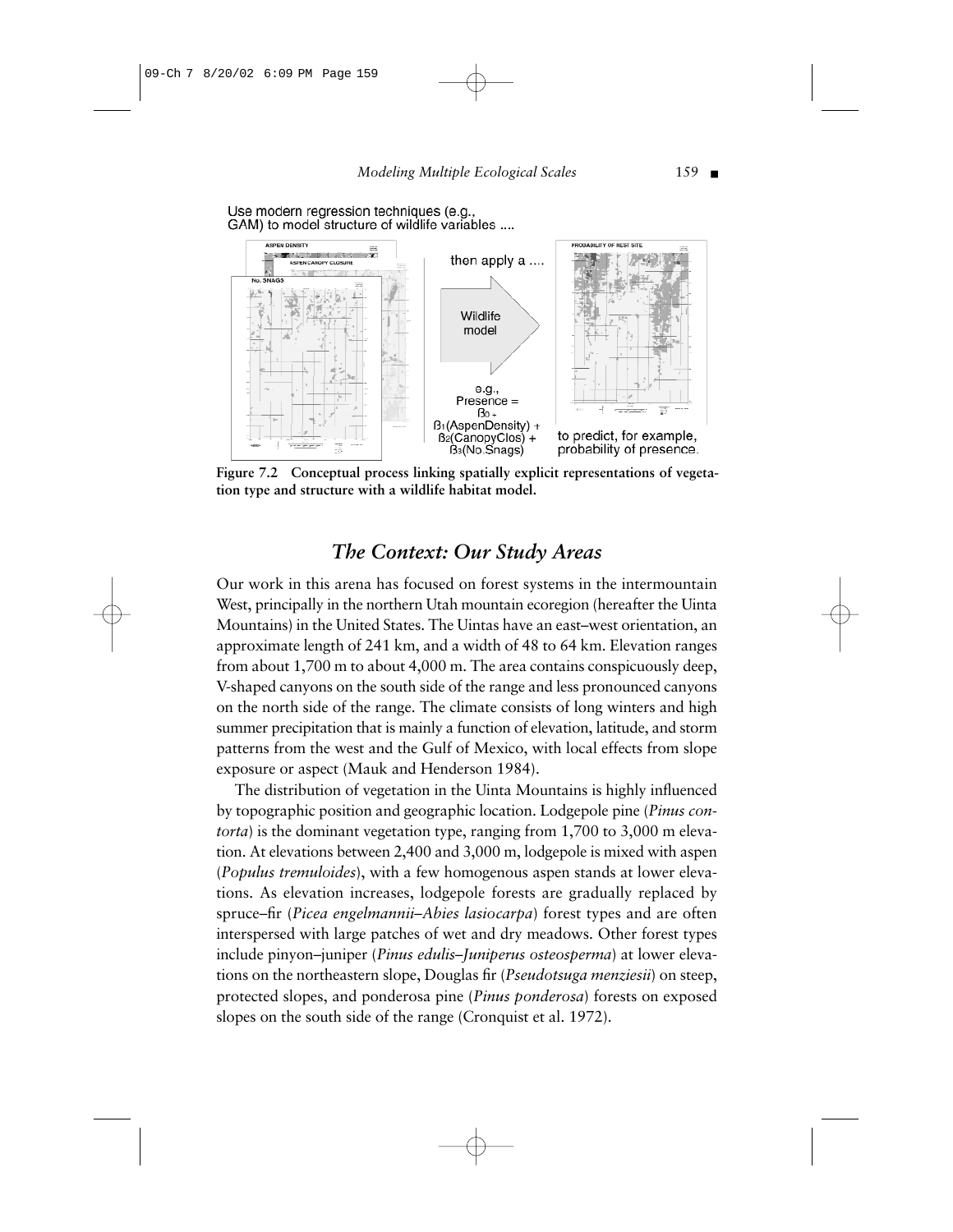#### ■ 160 CONCEPTUAL AND QUANTITATIVE LINKAGES

# *Example Application*

Readers are referred to Moisen and Edwards (1999), Moisen (2000), Frescino et al. (2001), and Moisen and Frescino (in press) for details about the complexities of generating spatially explicit forest structure models. The process is necessarily complex, and only a short overview is presented here. As noted earlier, the GAMs we used for modeling purposes are nonparametric extensions of the more commonly used generalized linear models (GLMs). The GAM, like the GLM, uses a link function to establish a relationship between the mean of the response variables (Table 7.1) and a smoothed function of the explanatory variables (Table 7.2). The main attraction of GAMs for vegetation modeling is their ability to handle nonnormal features in the data such as bimodality or asymmetry. GAMs are best described as data driven rather than model driven, such that the data determine the shape of the response curves rather than fitting a known function to the data. A scatter plot smoother is fit to each predictor variable and then fitted simultaneously in an additive model. The major weakness of GAMs is the danger of overfitting the data (Austin and Meyers 1996).

| Forest<br>Attribute        | Type       | Description                                                            | Distribution                |
|----------------------------|------------|------------------------------------------------------------------------|-----------------------------|
|                            |            |                                                                        |                             |
| Forest presence            | Binomial   | $\geq$ 10% tree cover                                                  | $P = .77$                   |
| Lodgepole pine<br>presence | Binomial   | Majority of forest cover                                               | $P = .31$                   |
| Basal area $(m^2/ha)$      | Continuous | Area of trees at 1.37 m<br>basal height (trees $\ge$ 2.5 cm<br>$DBH^*$ | Range: 0-70<br>Median: 16   |
| Shrubs $(\% )$             | Continuous | Sum of total cover from<br>upper, middle, and lower<br>layers          | Range: $0-92$<br>Median: 15 |
| Snag density               | Continuous | Total salvable and nonsalvable<br>snags > 10.2 cm DBH)                 | Range: 0-248<br>Median: 5   |

**Table 7.1 Summary of response variables for modeling forest attributes in the Uinta Mountains, Utah, USA.**

\* Diameter Breast Height (DBH)

*P* = proportion of model-building points defined as forest and lodgepole pine, respectively. See Frescino et al. (2001) for additional details.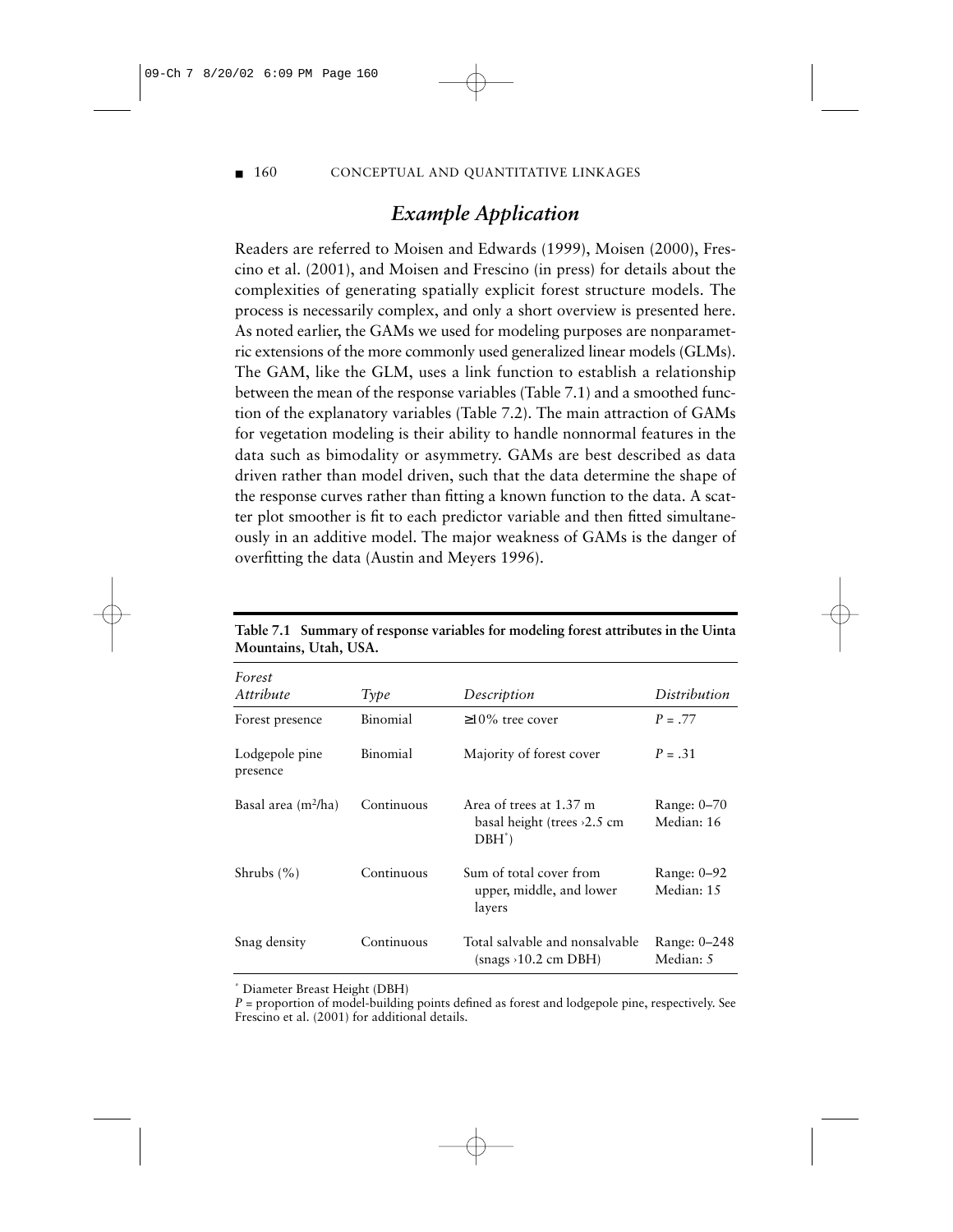*Modeling Multiple Ecological Scales* 161 ■

| Variable           | Type                     | Resolution            | Source                                                                                                                                         |
|--------------------|--------------------------|-----------------------|------------------------------------------------------------------------------------------------------------------------------------------------|
| Elevation (m)      | Continuous               | 90 <sub>m</sub>       | $DMA^a$                                                                                                                                        |
| Aspect $(°)$       | Continuous               | 90 <sub>m</sub>       | Derived from DMA<br>Relative annual solar radiation<br>(Swift 1976)                                                                            |
|                    | Discrete                 | 90 <sub>m</sub>       | Nine categories (see text for<br>descriptions)                                                                                                 |
|                    | Continuous               | 90 m                  | Radiation/wetness index<br>(Roberts and Cooper 1989)                                                                                           |
| Slope $(\% )$      | Continuous               | 90 <sub>m</sub>       | Derived from DMA                                                                                                                               |
| Precipitation (mm) | Continuous               | 90 m                  | Downscaled from PRISM <sup>b</sup> ;<br>yearly precipitation climate<br>maps (N. Zimmerman,<br>unpublished data)                               |
| Geology            | Discrete                 | 1:500,000             | Hintze (1980)<br>Time frame (1, Precambrian;<br>2, Mississippian to Eocene;<br>3, Alluvium)                                                    |
|                    | Discrete                 | 1:500,000             | Nutrients (1, sandstone and<br>limestone; 2, sedimentary;<br>3, alluvial)                                                                      |
|                    | Discrete                 | 1:500,000             | Rock type (1, sedimentary;<br>2, alluvial)                                                                                                     |
| Easting            | Continuous               |                       | UTM $\epsilon$ easting coordinates                                                                                                             |
| Northing           | Continuous               |                       | UTM northing coordinates                                                                                                                       |
| District           | Discrete                 |                       | National Forest Ranger Districts<br>(1, Evanston; 2, Mountain<br>View; 3, Flaming Gorge; 4,<br>Vernal; 5, Roosevelt; 6, Kamas;<br>7, Duchesne) |
| TM-classified      | Discrete                 | 90 <sub>m</sub>       | Gap analysis (Homer et al. 1997)                                                                                                               |
| AVHRR              | Continuous               | $1,000 \; \mathrm{m}$ | NOAA <sup>d</sup> (June 1990)                                                                                                                  |
| TМ                 |                          |                       | Landsat TM (June 1990 and<br><b>August 1991)</b>                                                                                               |
|                    | Continuous               | 30 m                  | TM band 3 (red)                                                                                                                                |
|                    | Continuous<br>Continuous | 30 m<br>30 m          | TM band 4 (near-infrared)<br>TM band 5 (mid-infrared)                                                                                          |

**Table 7.2 Summary of explanatory variables used to model forest attributes in the Uinta Mountains, Utah, USA.**

*<sup>a</sup>* Defense Mapping Agency (DMA)

*<sup>b</sup>* Puget Sound Regional Synthesis Model (PRISM); for more information, see www.prism.washington.edu/

*<sup>c</sup>* Universal Transverse Mercator Map Coordinate System (UTM)

*<sup>d</sup>* National Oceanic and Atmospheric Administration (NOAA)

See Frescino et al. (2001) for additional details.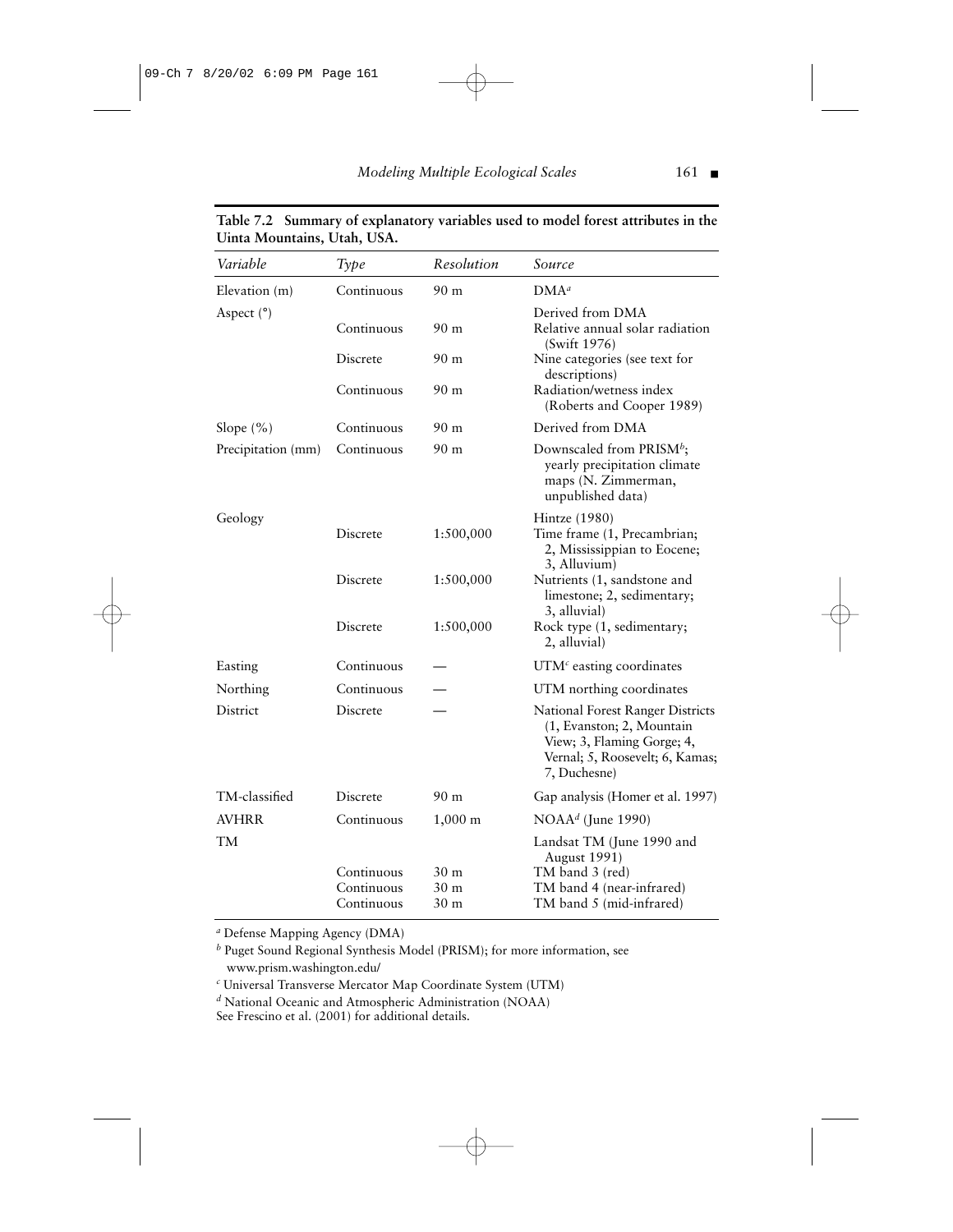#### ■ 162 CONCEPTUAL AND QUANTITATIVE LINKAGES

#### **Forest Structure Modeling: The First Link**

For forest and lodgepole presence (nominal responses), a logit link was used to transform the mean of the response to a binomial scale (Hastie and Tibshirani 1990). For the continuous variables (basal area, percentage shrubs, snag density), a Poisson link was used to transform the data to the scale of the response (Hastie and Tibshirani 1990). A loess smoothing function (see Venables and Ripley 1997 for description) was chosen to summarize the relationship between the predictors and the response. The loess smoother fits a robust weighted linear function to a specified window of data (Venables and Ripley 1997). One limitation of smoothed functions obtained from GAMs is their inability to extrapolate outside the range of the data used to build the model. To handle this problem, values of the validation data set that were outside the range of the model-building data set were assigned the maximum or minimum value of the respective variable in the data set.

The functional relationships between each explanatory variable and the respective response variables were analyzed for potential parametric fits following guidelines in Hastie and Tibshirani (1990) and Yee and Mitchell (1991). If a potential parametric fit existed, piecewise and second- and third-order polynomial functions were fit to the data and assessed based on the relative degree of change to the residual deviance (Cressie 1991). All explanatory variables, including all potential parametric fits, were run through a stepwise procedure to determine the best-fit model for prediction (see Chambers and Hastie 1992) using Akaike's information criterion. A percentage deviance reduction  $(D^2)$  was also calculated for each model, representing the percentage of deviance explained by the respective model (Yee and Mitchell 1991). Once the model fits were derived (see Frescino et al. 2001, Tables 3 and 4), the model was applied to all the explanatory digital layers (Table 7.2) and predictive map surfaces generated. The result was a series of predictive maps of forest attributes having fine resolution (about 0.8 ha) and covering large spatial extents (more than 1 million ha; Fig. 7.3).

Accuracy of the models predicting forest and lodgepole presence was high (86 and 80 percent, respectively). Sixty-seven percent of the basal area validation points fell within  $\pm 15$  percent (11.5 m<sup>2</sup>/ha) of the true value, 75 percent of the shrub density validation points fell within  $\pm 15$  percent of the true cover, but only 54 percent of the points fell within  $\pm 15$  percent of the true snag count.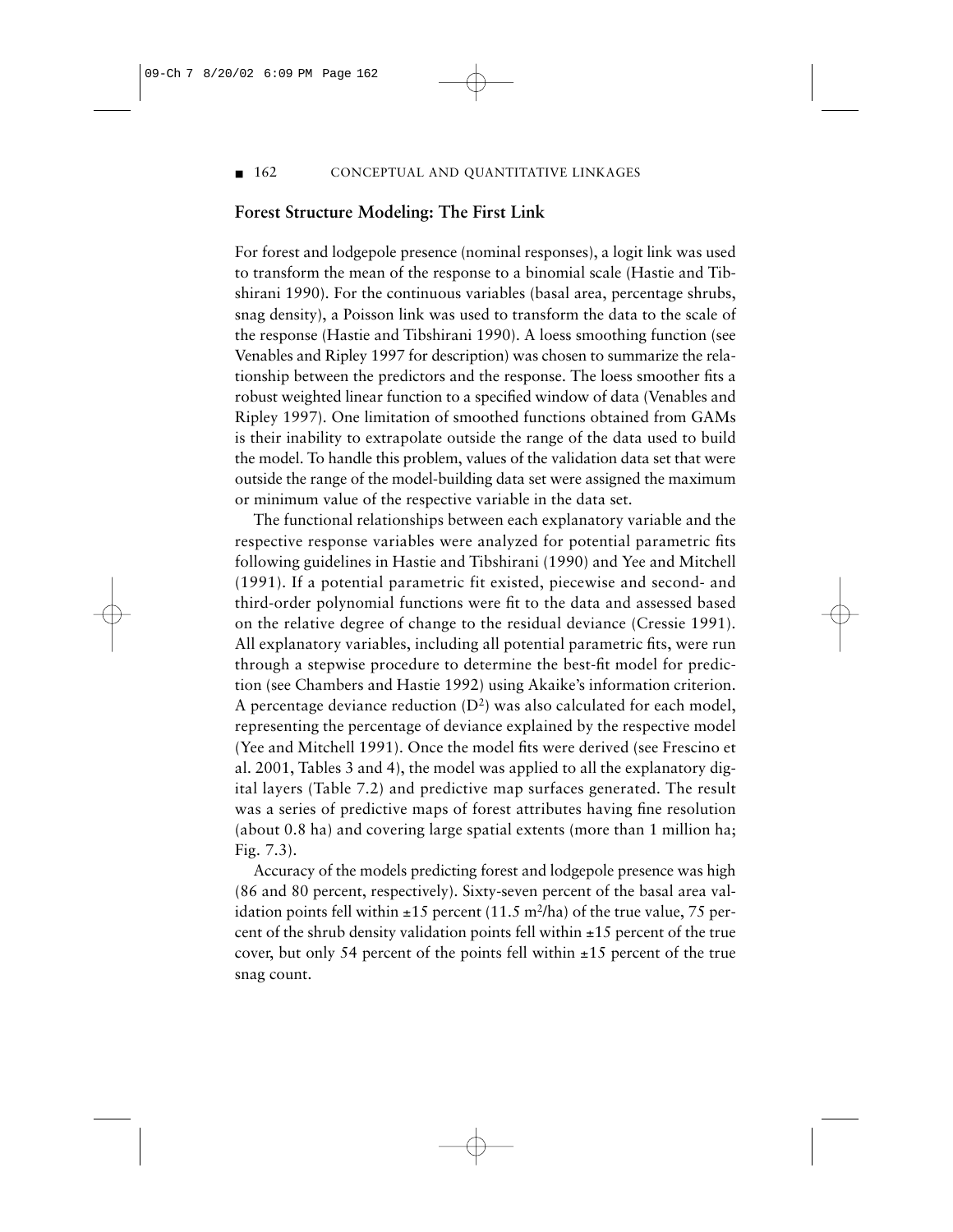

**Figure 7.3 Example maps of nominal (lodgepole presence) and continuous (basal area) responses generated for an ~100,000-ha region of the Uinta Mountains, Utah (from Frescino 1998).**

#### **Cavity Bird Nesting Habitat: The Second Link**

Once the maps of forest attributes were generated, the next step was to generate models of bird presence based partly on the spatially explicit forest maps. We modeled habitat associations, based on landscape patterns, for four species of cavity-nesting birds nesting in aspen stands in the Uinta Mountains in northeastern Utah. Cavity-nesting birds make up a large part of the avian community in aspen forests in the western United States (Winternitz 1980; Dobkin et al. 1995). We modeled habitat of red-naped sapsuckers (*Sphyrapicus nuchalis*), northern flickers (*Colaptes auratus*), tree swallows (*Tachycineta bicolor*), and mountain chickadees (*Parus gambeli*), four common species in the study area. We concentrated on these species because all four species are likely to be associated with landscape patterns. Tree swallows and northern flickers nest on forest–meadow edges (Conner and Adkisson 1977; Rendell and Robertson 1990). Mountain chickadees are arboreal feeders (Ehrlich and Daily 1988) and tend to be associated with forested areas (Wilcove 1985; Yahner 1988). Because they exploit a number of different food resources, including willow bark, tree sap, and insects (Ehrlich and Daily 1988), red-naped sapsuckers may select nest sites in landscapes that provide access to this diverse set of resources.

We built habitat models for each of the four species using classification trees (Breiman et al. 1984; Venables and Ripley 1997). Classification trees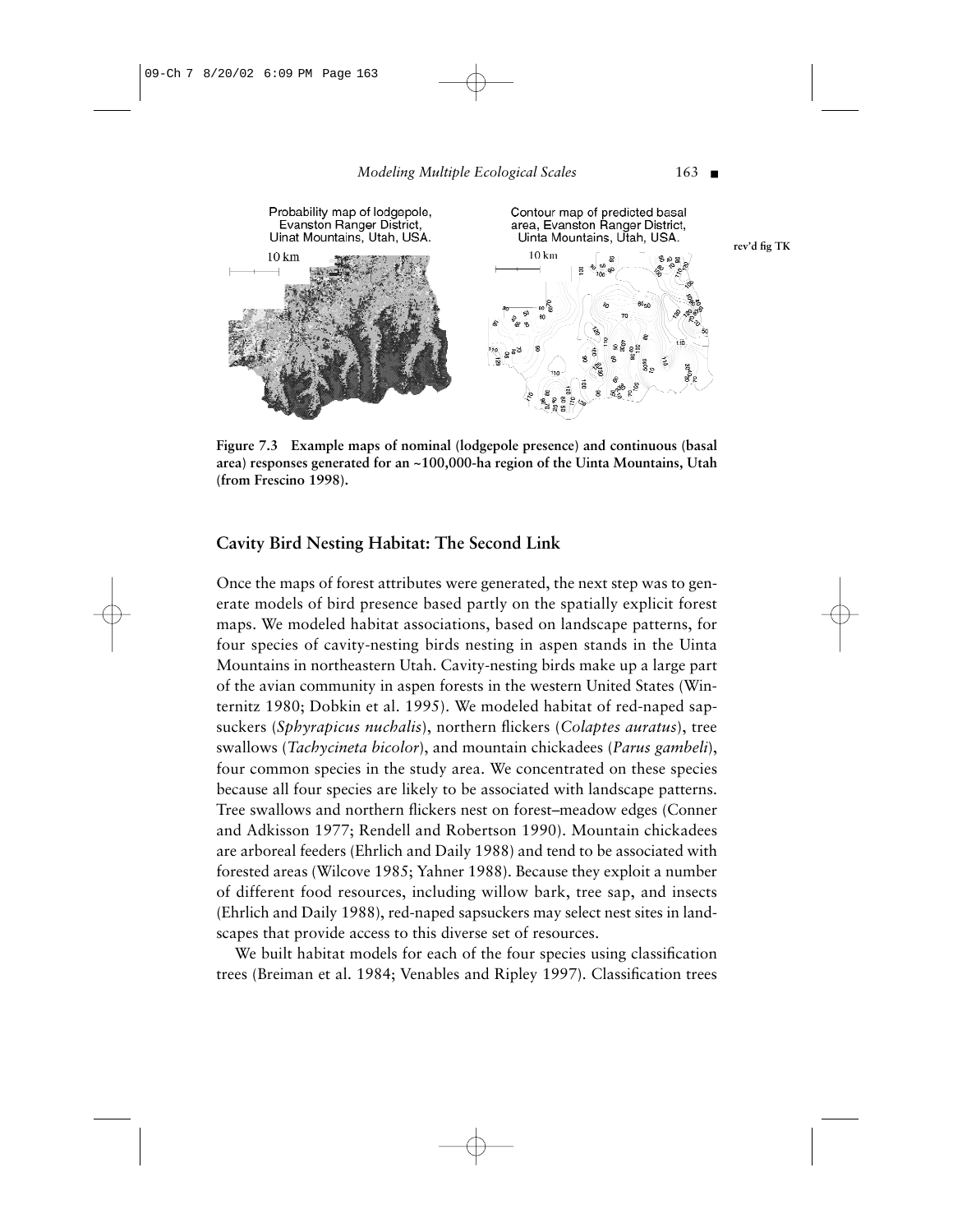#### ■ 164 CONCEPTUAL AND QUANTITATIVE LINKAGES

are a flexible and simple tool for modeling complex ecological relationships (De'ath and Fabricus 2000). Trees explain the variation in a single response variable with respect to one or more explanatory variables and offer a nonparametric alternative to generalized linear models. Classification trees work by recursive partitioning of the data into smaller and more homogenous groups with respect to the response variable. Each split is made by the explanatory variable and the point along the distribution of that variable that best divides the data.

Tree models have several advantages for analyzing ecological data. First, decision trees are nonparametric and assume no underlying distribution in the data. Consequently the exact form of the relationship between the response variable and the explanatory variables (e.g., normal, logit) does not have to be known. Second, tree-based models readily capture nonadditive behavior and complex interactions. This ability to deal with complex interaction better mirrors ecological reality and can lead to superior models of ecological systems. Third, tree models are capable of modeling a large number and mixture of categorical and continuous explanatory variables. These types of data are very common in ecological studies, and the application of traditional linear statistical models can lead to erroneous conclusions. Finally, because their structure is easy to conceptualize and graphically represent, they usually are somewhat easy to interpret and explain. This latter point in particular is a critical aspect of building useful habitat models. See De'ath and Fabricus (2000) and Lawler and Edwards (2002) for a more thorough discussion of the use of classification trees in ecological modeling.

The four species models included a number of variables pertaining to the amount and configuration of aspen forest and open area (Fig. 7.4) (see Lawler 1999, and Lawler and Edwards 2002, for model specifics). We used these models to produce maps of predicted nesting habitat for each of the four species (Fig. 7.5). The spatial configuration of predicted suitable habitat differed between the four species. Red-naped sapsucker nesting habitat often was spread throughout the sites but tended to be concentrated at meadow edges. Tree swallow and northern flicker nesting habitat was even more closely associated with meadow edges and riparian areas, whereas mountain chickadee nesting habitat was patchily distributed and not necessarily associated with aspen–meadow edges.

We tested these models by searching new field sites for nests. We then mapped the nests on the prediction maps and assessed the accuracy of the maps for predicting the nests (Lawler and Edwards 2002). The northern flicker model was the most accurate (84 percent of nests correctly classified).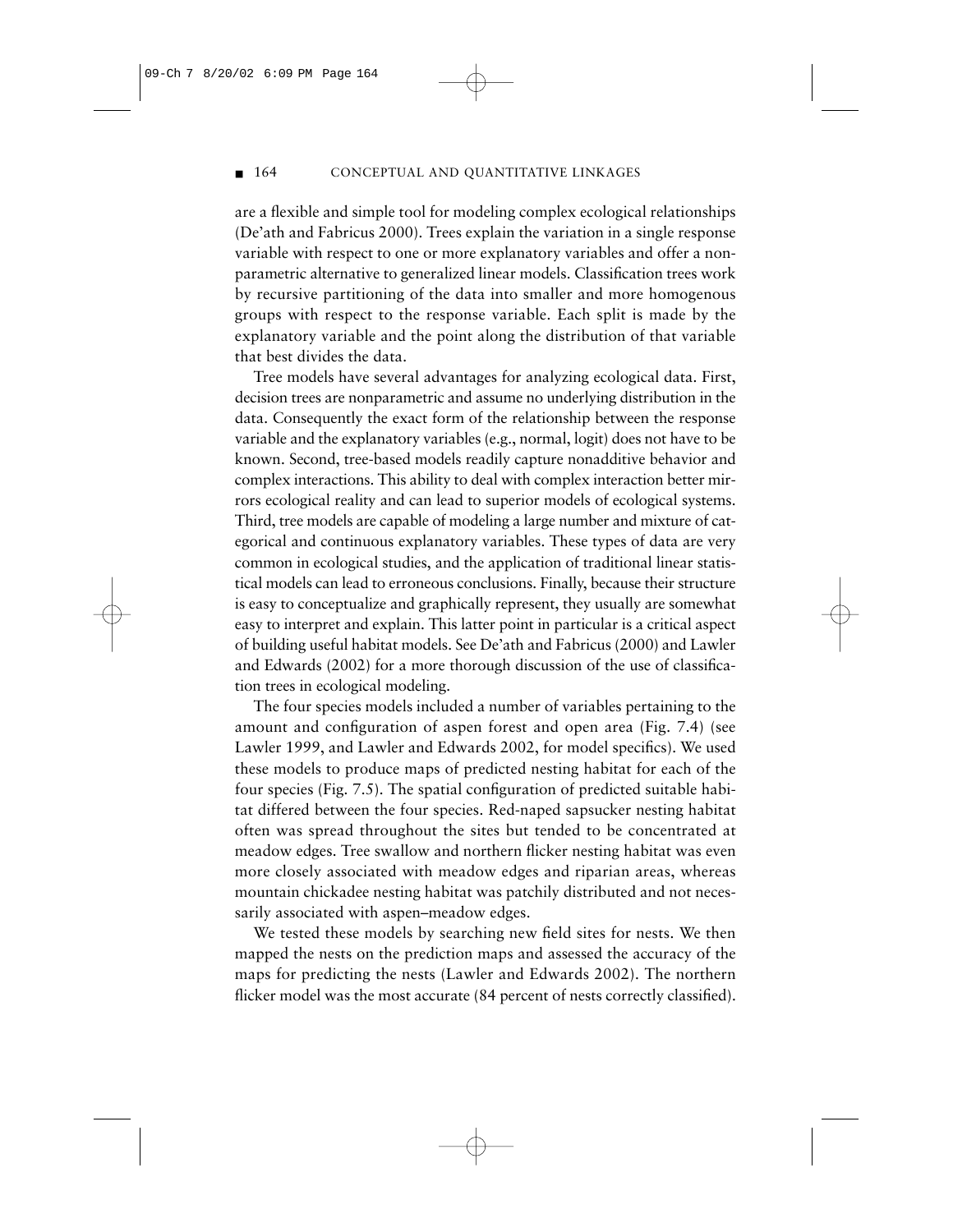

**Figure 7.4 Classification and regression tree (CART) model predicting nesting habitat for red-naped sapsuckers. Models for the other species were similar in structure, varying only in the predictor variables and tree complexity (see Lawler and Edwards 2002).**



**Figure 7.5 Vegetation and spatially explicit prediction maps for northern flicker nesting habitat. Medium gray in the vegetation map represents suitable nesting habitat and is based on classic WHR approaches (see text). Note how the amount and distribution of gray is reduced under the refined vegetation models, which then are incorporated in the wildlife models as described in the text. Nests are represented as circles with crosshairs.**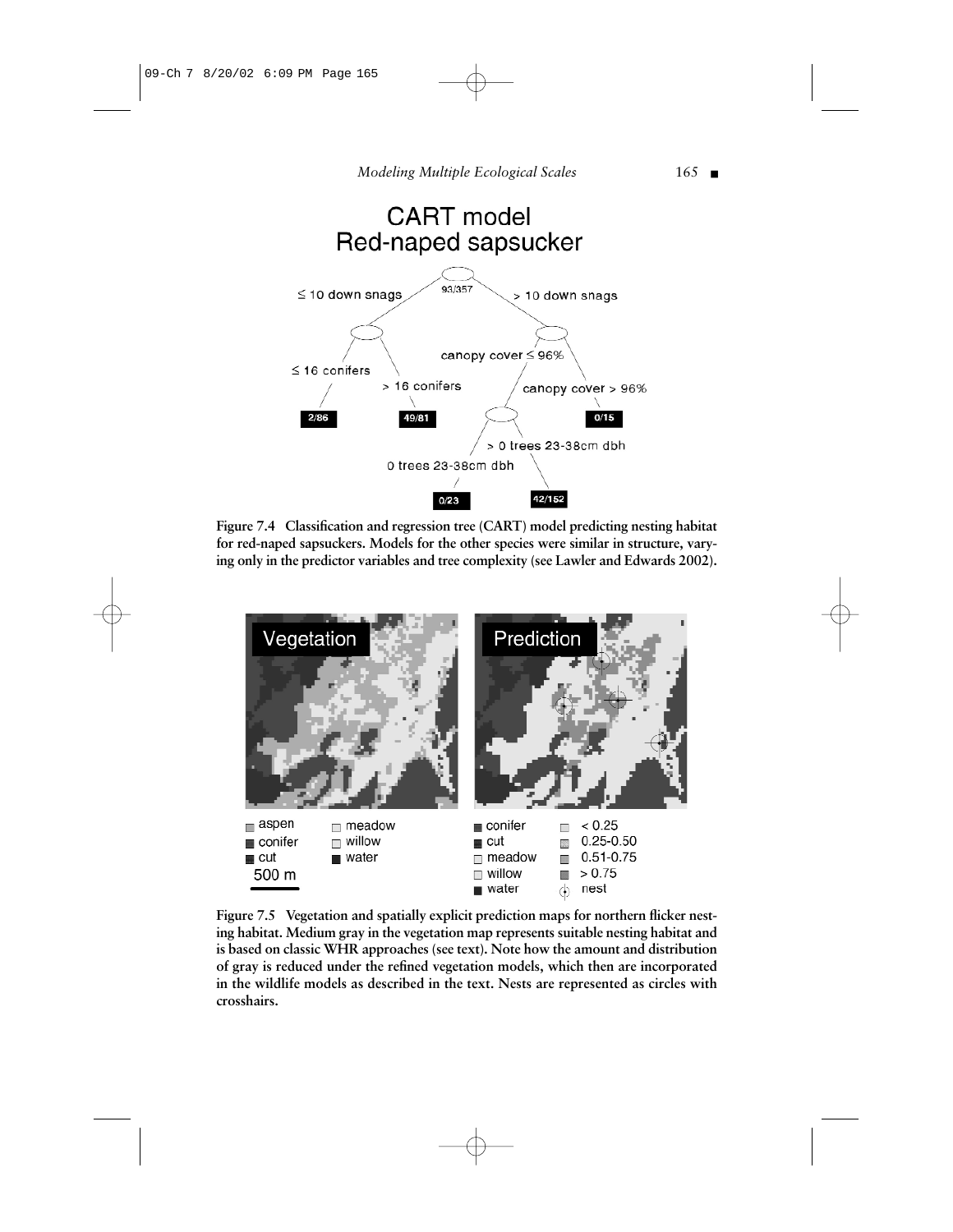#### ■ 166 CONCEPTUAL AND QUANTITATIVE LINKAGES

The red-naped sapsucker and tree swallow models were also accurate (80 percent and 75 percent of the nests correctly classified, respectively). The mountain chickadee model was far less accurate, correctly predicting only 50 percent of the nests at the test sites.

## *Discussion*

The ability to create spatially explicit depictions of vegetation type and structure depends, in part, on the flexibility and capability of the analytical procedures used to model vegetation. GAMs, in contrast to some analytical procedures (e.g., ordination and linear regression models), do not make a priori assumptions about underlying relationships, thus allowing the data to drive the fit of the model instead of the model driving the data. The graphic nature of GAMs also allows a visualization of the additive contribution of each variable to the respective response using smoothed functions. Smoothed functions are capable of fitting unusual variance patterns such as skewness and bimodality that are often overlooked with standard linear models (Austin and Noy-Meir 1971). One limitation of GAMs is the uncertainty associated with extrapolation of the smoothed functions, particularly at the tails of the distribution. As suggested by Hastie and Tibshirani (1990) and Yee and Mitchell (1991), we fitted parametric functions to the model whenever statistically allowable, thus constraining the behavior of the functions in the extreme ranges of the data. Often this involved a subjective interpretation based on visual inspection of the data.

Once the vegetation type and structure are modeled, the resultant maps can be linked with wildlife models and used to create predictive maps. We have demonstrated the potential for a linkage between habitat models and models of vegetation at large spatial extents. Although predictive models based on landscape patterns may prove to be accurate, models built solely at coarse spatial scales will be less accurate when fine-scale associations with structural attributes are strong. Cavity-nesting birds have been shown to respond to patterns of vegetation at several spatial scales finer than those modeled in our study. For example, nest tree size and condition (Dobkin et al. 1995; Schepps et al. 1999), snag and tree density (Flack 1976; Raphael and White 1984), and cavity availability (Brawn and Balda 1988) may all influence nest site selection decisions. To improve the predictive capability of coarser-scale habitat models, they must be linked with models of finer-scale habitat associations. Until now, making predictions with finer-scale models has been limited by the availability of fine-scale data over large spatial extents. Our vegetation modeling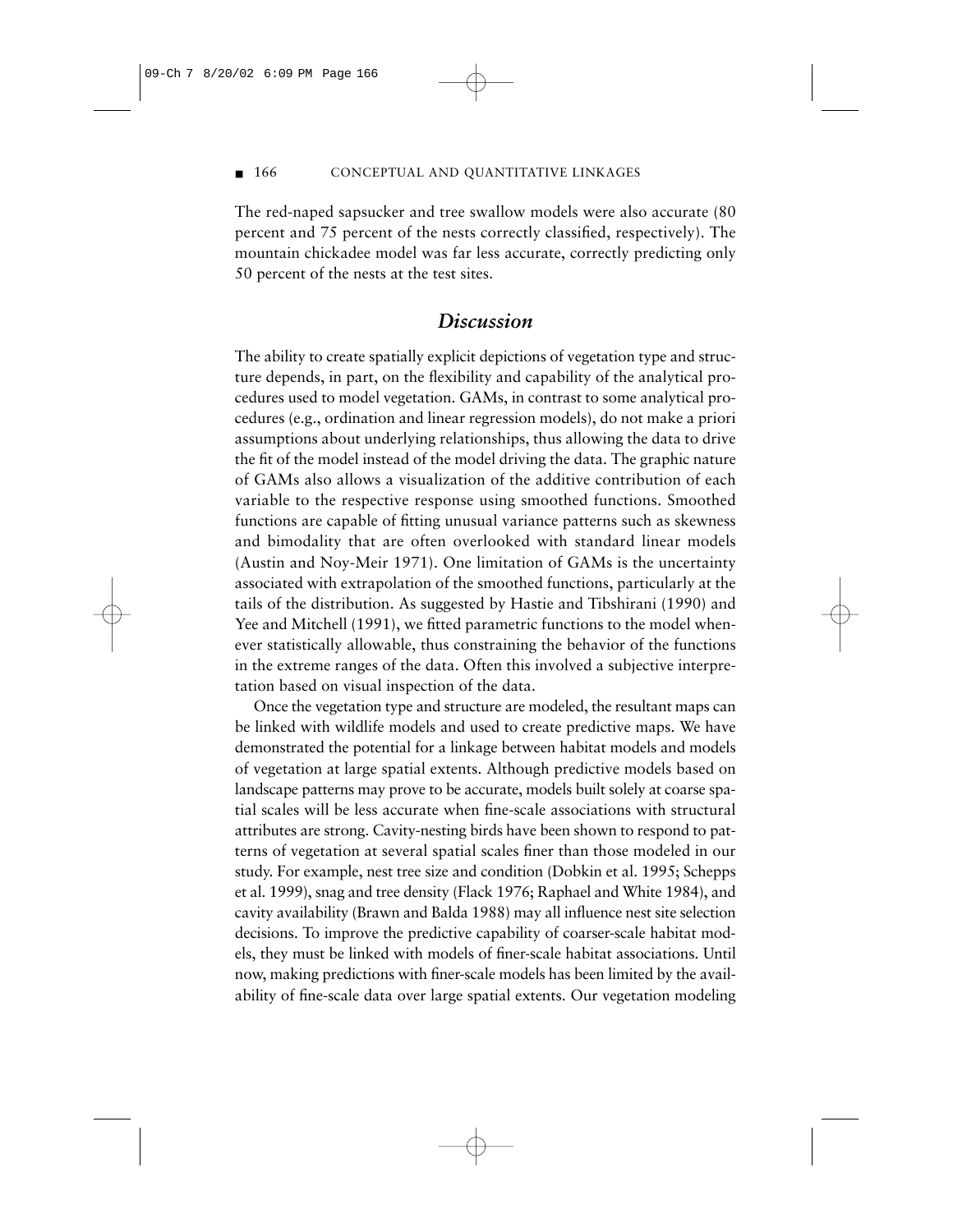*Modeling Multiple Ecological Scales* 167 ■

approach, which includes techniques capable of predicting fine-scale attributes (e.g., canopy closure, stem density) at fine resolutions, overcomes this problem and generally increases model predictive capabilities.

# *Summary*

In general, ecologists have been unsuccessful in attempts to link information collected at multiple scales to explore landscape theory. Often these data have different resolutions and thematic content, making it difficult to scale measured responses of ecological systems up or down. This chapter explores our collective efforts to develop and apply methods for linking different scales of landscapes. Research focus has been at two levels. The first is approaches to modeling habitat that provide fine-grained estimations of landscape patterns at large spatial extents. The second is using these representations of landscapes to explore habitat use by terrestrial vertebrates at multiple scales. Current vegetation modeling efforts provide good maps of broad cover classes at landscape levels but typically provide no information on the structure of the cover type or the spatial distribution of structure within the cover type. Our work demonstrates how flexible regression techniques, such as generalized additive models, can be linked with spatially explicit environmental information for mapping forest structure. We demonstrated how these techniques can be used to develop spatially explicit probability maps for presence of forest, presence of lodgepole pine, basal area of forest trees, percentage cover of shrubs, and density of snags. We illustrated how these spatially explicit maps of forest structure can be used to model wildlife habitat, focusing on the prediction of suitable habitat for cavity-nesting birds in forest systems. We closed with discussion of future directions necessary to link multiple scales in landscape ecology.

# *Acknowledgments*

Funding for this research was provided by the USDA Forest Service, Rocky Mountain Research Station, Ogden, Utah, in cooperation with the U.S. Geological Survey (USGS) Biological Resources Division, Utah Cooperative Fish and Wildlife Research Unit, Utah State University, and the USGS Biological Resources Division Gap Analysis Program. The USGS Utah Cooperative Fish and Wildlife Research Unit is jointly supported by the USGS, the Utah Division of Wildlife Resources, Utah State University, and the Wildlife Management Institute.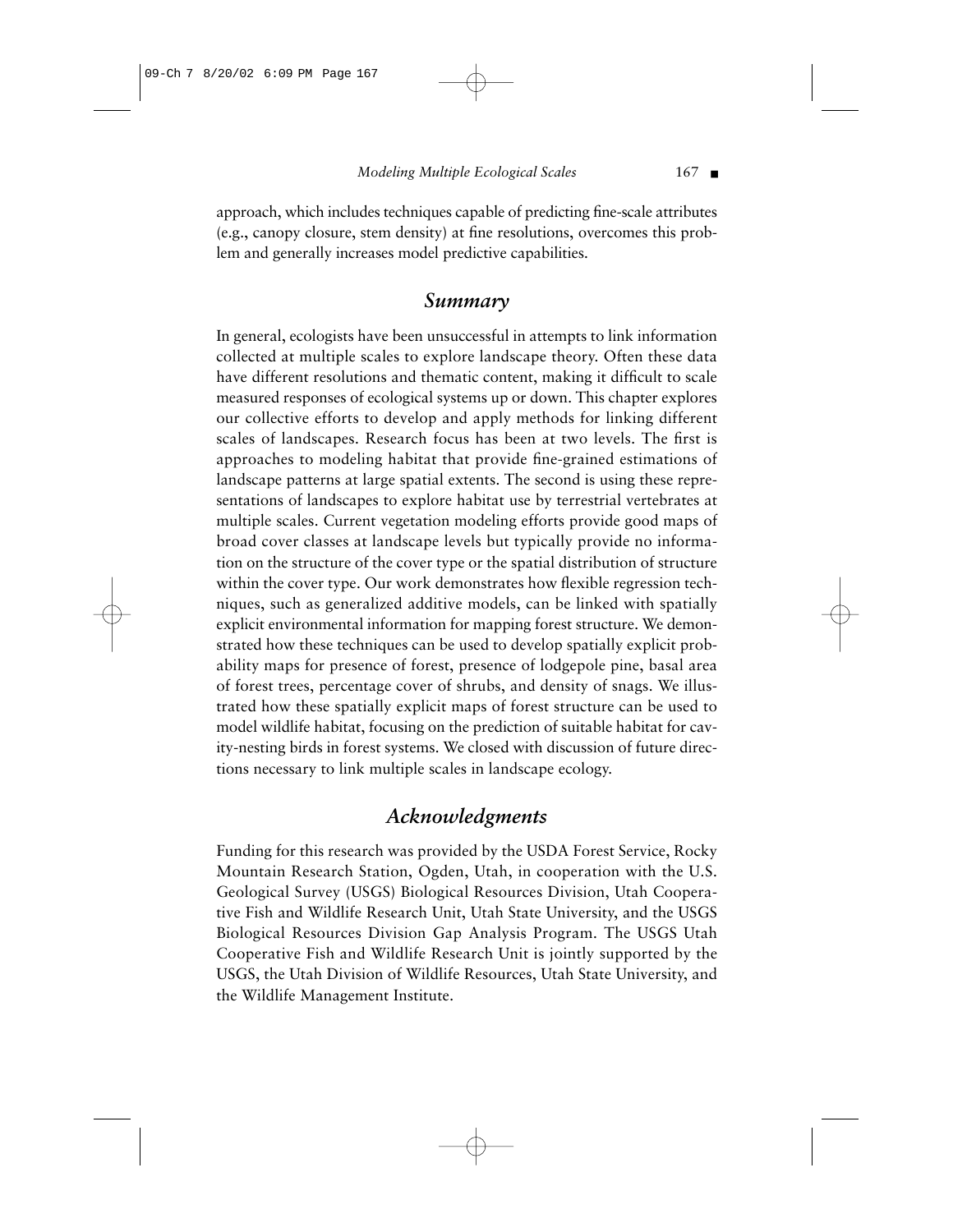#### ■ 168 CONCEPTUAL AND QUANTITATIVE LINKAGES

#### LITERATURE CITED

- Allen, T. F. H., and T. B. Starr. 1982. Hierarchy, perspectives for ecological complexity. University of Chicago Press, Chicago.
- Austin, M. P. 1985. Continuum concept, ordination methods and niche theory. Annual Review of Ecology and Systematics 16:39–61.
- Austin, M. P., and B. O. Austin. 1980. Behaviour of experimental plant communities along a nutrient gradient. Journal of Ecology 68:891–918.
- Austin, M. P., R. B. Cunningham, and P. M. Fleming. 1984. New approaches to direct gradient analysis using environmental scalars and statistical curve-fitting procedures. Vegetatio 55:11–27.
- Austin, M. P., and J. A. Meyers. 1996. Current approaches to modelling the environmental niche of eucalypts: implication for management of forest biodiversity. Forest Ecology and Management 85:95–106.
- Austin, M. P., and I. Noy-Meir. 1971. The problem of non-linearity in ordination: experiments with two gradient models. Journal of Ecology 59:762–773.
- Brawn, J. D., and R. P. Balda. 1988. Population biology of cavity nesters in northern Arizona: do nest sites limit breeding densities? Condor 90:61–71.
- Breiman, L., J. H. Friedman, R. A. Olshen, and C. J. Stone. 1984. Classification and regression trees. Wadsworth and Brooks/Cole, Monterey, CA.
- Calder, W. A. 1973. Microhabitat selection during nesting of hummingbirds in the Rocky Mountains. Ecology 54:127–134.
- Chambers, J. M., and T. J. Hastie (eds.). 1992. Statistical models in S. Wadsworth and Brooks/Cole, Pacific Grove, CA.
- Cody, M. L. 1968. On the methods of resource division in grassland bird communities. American Naturalist 102:107–147.
- Congalton, R. G., K. Green, and J. Teply. 1993. Mapping old growth forests on national forest and park lands in the Pacific Northwest from remotely sensed data. Photogrammetric Engineering and Remote Sensing 59:529–535.
- Conner, R. N., and C. S. Adkisson. 1977. Principal component analysis of woodpecker habitat. Wilson Bulletin 89:122–129.
- Cressie, N. A. C. 1991. Statistics for spatial data. Wiley, New York.
- Cronquist, A., A. H. Holmgren, N. H. Holmgren, and J. L. Reveal. 1972. Intermountain flora volume 1: vascular plants of the intermountain West, U.S.A. Hafner Publishing Company, New York.
- Davis, F. W., and S. Goetz. 1990. Modelling vegetation pattern using digital terrain data. Landscape Ecology 4:69–80.
- De'ath, G., and K. E. Fabricius. 2000. Classification and regression trees: a powerful yet simple technique for ecological data analysis. Ecology 81:3178–3192.
- Dobkin, D. S., A. C. Rich, J. A. Pretare, and W. H. Pyle. 1995. Nest-site relationships among cavity-nesting birds of riparian and snowpocket aspen woodlands in the northwestern Great Basin. Condor 97:694–707.
- Dunning, J. B., B. J. Danielson, and H. R. Pulliam. 1992. Ecological processes that effect populations in complex habitats. Oikos 65:169–175.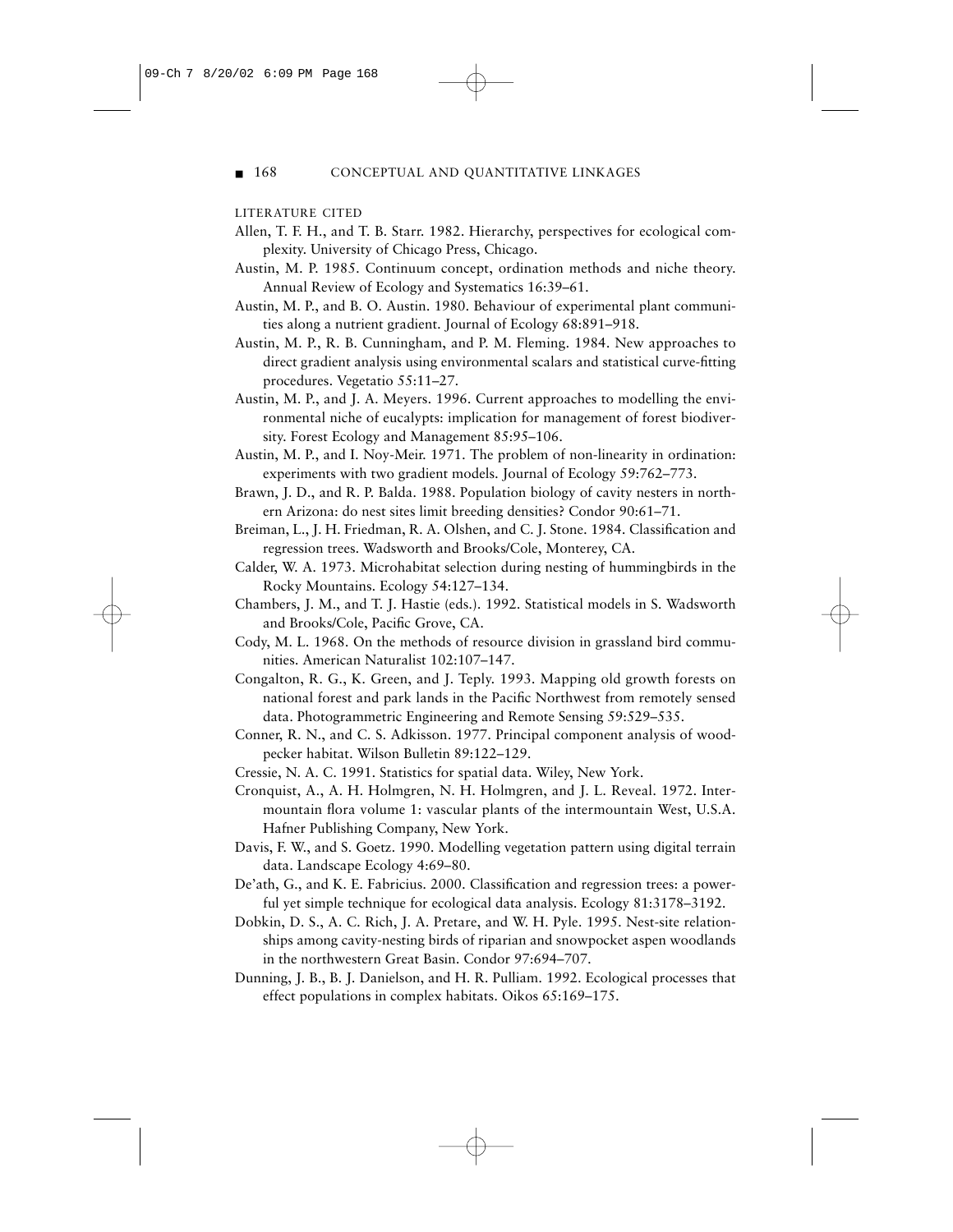#### *Modeling Multiple Ecological Scales* 169 ■

- Edwards, T. C., Jr., E. T. Deshler, D. Foster, and G. G. Moisen. 1996. Adequacy of wildlife habitat relation models for estimating spatial distributions of terrestrial vertebrates. Conservation Biology 10:263–270.
- Edwards, T. C., Jr., G. G. Moisen, and D. R. Cutler. 1998. Assessing map uncertainty in remotely-sensed, ecoregion-scale cover-maps. Remote Sensing of Environment 63:73–83.
- Ehrlich, P. R., and G. C. Daily. 1988. Red-naped sapsuckers feeding at willows: possible keystone herbivores. American Birds 42:357–365.
- Flack, J. A. D. 1976. Bird populations of aspen forests in western North America. Ornithological Monographs 19. American Ornithologists' Union, Washington, DC.
- Frank, T. 1988. Mapping dominant vegetation communities in the Colorado Rocky Mountain front range with Landsat thematic mapper and digital terrain data. Photogrammetric Engineering and Remote Sensing 54:1727–1734.
- Franklin, J. 1986. Thematic mapper analysis of coniferous forest structure and composition. International Journal of Remote Sensing 7:1287–1301.
- Freemark, K. E., J. B. Dunning, S. J. Hejl, and J. R. Probst. 1995. A landscape ecology perspective for research, conservation, and management. Pages 381–421 in T. E. Martin and D. M. Finch (eds.), Ecology and management of Neotropical migrant birds. Oxford University Press, New York.
- Frescino, T. S. 1998. Development and validation of forest habitat models in the Uinta Mountains, Utah. Unpublished M.S. thesis, Utah State University, Logan.
- Frescino, T. S., T. C. Edwards, Jr., and G. G. Moisen. 2001. Modelling spatially explicit forest structural variables using generalized additive models. Journal of Vegetation Science 12:15–26.
- Gutzwiller, K. J., and S. H. Anderson. 1987. Multiscale associations between cavitynesting birds and features of Wyoming streamside woodlands. Condor 89:534–548.
- Hansen, A. J., and D. L. Urban. 1992. Avian responses to landscape pattern: the role of species life histories. Landscape Ecology 7:163–180.
- Hastie, T. J., and R. J. Tibshirani. 1990. Generalized additive models. Chapman & Hall, London.
- Hastie, T. J., R. J. Tibshirani, and J. Freidman. 2001. The elements of statistical learning. Data mining, inference, and prediction. Springer-Verlag, New York.
- Hintze, L. F. 1980. Geologic map index of Utah. Utah Geological and Mineralogical Survey, Salt Lake City, Utah.
- Homer, C. G., R. D. Ramsey, T. C. Edwards, Jr., and A. Falconer. 1997. Landscape cover-type modelling using a multi-scene thematic mapper mosaic. Photogrammetric Engineering and Remote Sensing 63:59–67.
- Horler, D. N. H., and F. J. Ahern. 1986. Forestry information content of thematic mapper data. International Journal of Remote Sensing 7:405–428.
- James, F. C. 1971. Ordinations of habitat relationships among breeding birds. Wilson Bulletin 83:215–236.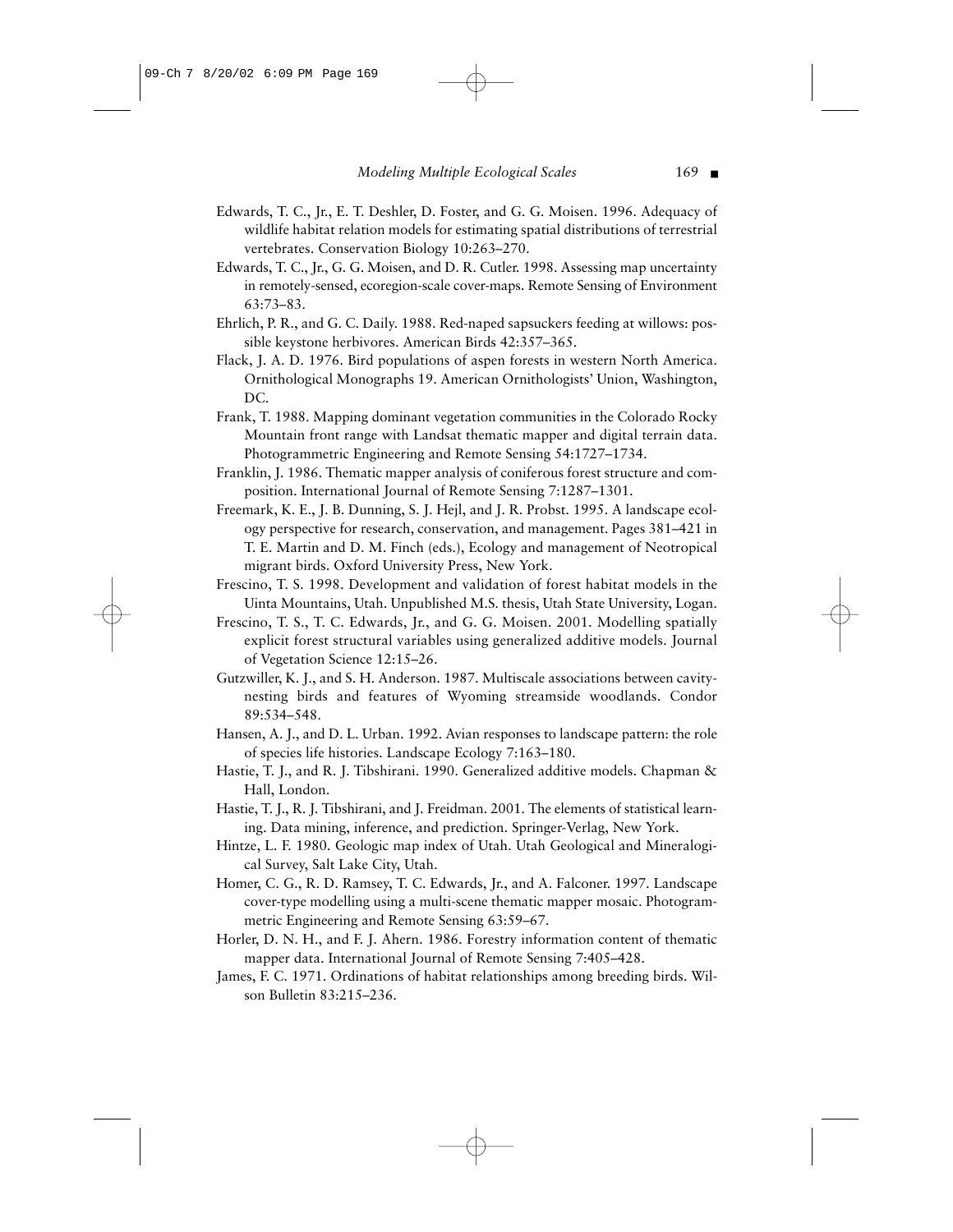#### ■ 170 CONCEPTUAL AND QUANTITATIVE LINKAGES

- Lawler, J. J. 1999. Modelling habitat attributes of cavity-nesting birds in the Uinta Mountains, Utah: a hierarchical approach. Ph.D. dissertation, Utah State University, Logan.
- Lawler, J. J., and T. C. Edwards, Jr. 2002. Landscape patterns as predictors of nesting habitat: a test using four species of cavity-nesting birds. Landscape Ecology (in press).
- Loveland, T. R., J. W. Merchant, D. O. Ohlen, and J. F. Brown. 1991. Development of a land-cover characteristics database for the conterminous U.S. Photogrammetric Engineering and Remote Sensing 57:1453–1463.
- Mauk, R. L., and J. A. Henderson. 1984. Coniferous forest habitat types of northern Utah. General Technical Report INT-170. USDA Forest Service, Intermountain Forest and Range Experiment Station, Ogden, UT.
- McCullagh, P., and J. A. Nelder. 1989. Generalized linear models. Chapman & Hall, London.
- Moisen, G. G. 2000. Comparing nonlinear and nonparametric modelling techniques for mapping and stratification in forest inventories of the interior western USA. Ph.D. dissertation, Utah State University, Logan.
- Moisen, G. G., and T. C. Edwards, Jr. 1999. Use of generalized linear models and digital data in a forest inventory of northern Utah. Journal of Agricultural, Biological and Environmental Statistics 4:164–182.
- Moisen, G. G., and T. S. Frescino. Comparing five modelling techniques for predicting forest characteristics. Ecological Modelling (in press).
- Morris, D. W. 1987. Ecological scale and habitat use. Ecology 68:362–369.
- O'Neill, R. V. 1989. Perspectives in hierarchy and scale. Pages 140–156 in J. Roughgarden, R. M. May, and S. A. Levin (eds.), Perspectives in ecological theory. Princeton University Press, Princeton, NJ.
- O'Neill, R. V., S. J. Turner, V. I. Cullinan, D. P. Coffin, T. Cook, W. Conley, J. Brunt, J. M. Thomas, M. R. Conley, and J. Gosz. 1991. Multiple landscape scales: an intersite comparison. Landscape Ecology 5:137–144.
- Raphael, M. G., and B. G. Marcot. 1986. Validation of a wildlife habitat-relationships model: vertebrates in a Douglas-fir sere. Pages 129–144 in J. W. Hagan III and D. W. Johnson (eds.), Ecology and conservation of Neotropical migrant birds. Smithsonian Institute Press, Washington, DC.
- Raphael, M. G., and M. White. 1984. Use of snags by cavity-nesting birds in the Sierra Nevada. Wildlife Monographs 86:1–66.
- Rendell, W. B., and R. J. Robertson. 1990. Influence of forest edge on nest-site selection by tree swallows. Wilson Bulletin 102:634–644.

**AU: What does "For. Serv. Gen. Tech. Rep." stand for? Need whole name.**

- Roberts, D. W. and S. V. Cooper. 1989. Concepts and techniques of vegetation mapping. In Ferguson, D., P. Morgan, and F. D. Johnson (eds.). Land classifications based on vegetation: applications for resource management. 90–96. USDA For. Serv. Gen. Tech. Rep. INT-257, Ogden, UT.
- Rodrigues, R. 1994. Microhabitat variables influencing nest-site selection by tundra birds. Ecological Applications 4:110–116.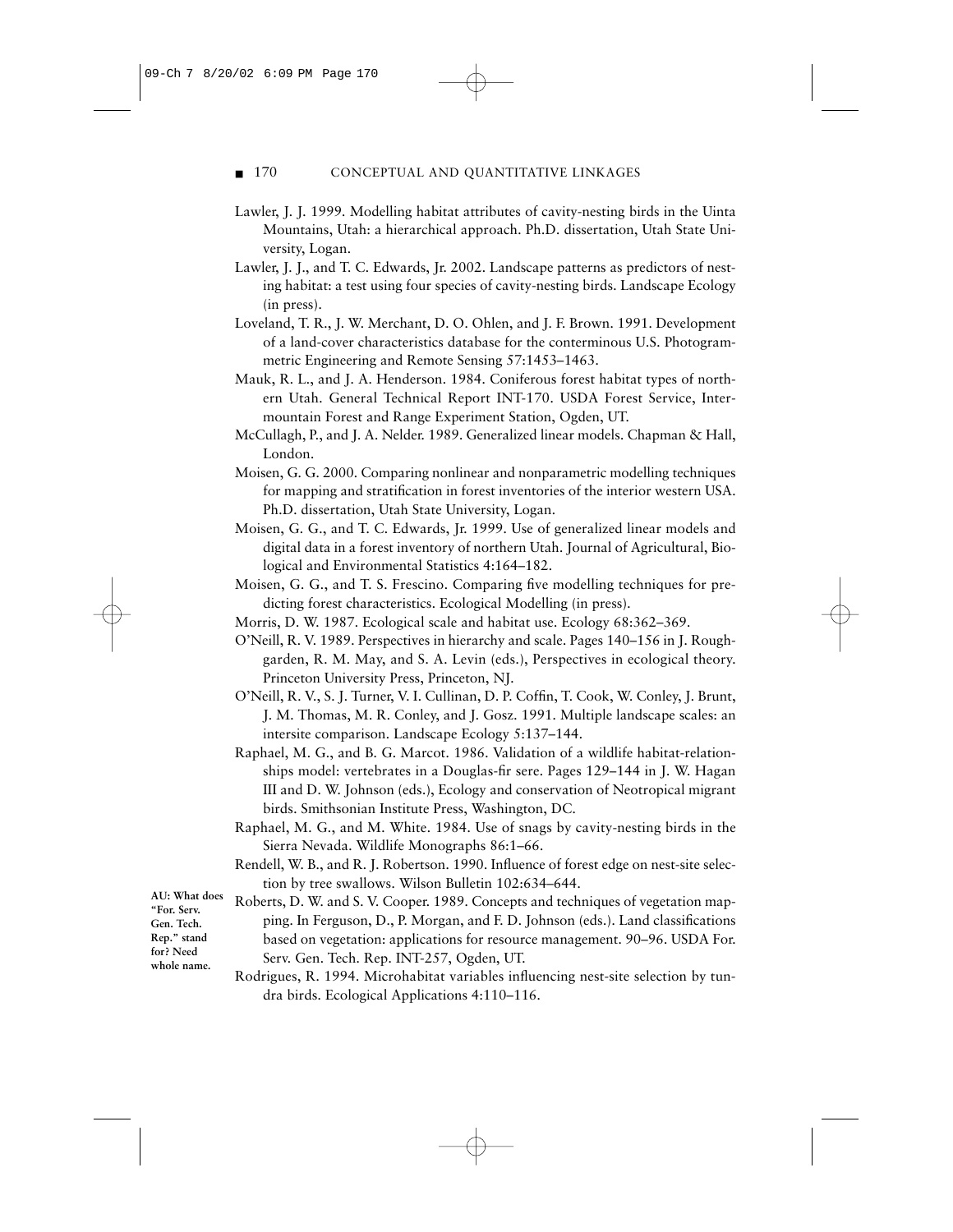#### *Modeling Multiple Ecological Scales* 171 ■

- Rosenberg, K. V., and M. G. Raphael. 1986. Effects of forest fragmentation on vertebrates in Douglas-fir forests. Pages 263–272 in J. Verner, M. L. Morrison, and C. J. Ralph (eds.), Wildlife 2000: modeling habitat relationships of terrestrial vertebrates. University of Wisconsin Press, Madison.
- Saab, V. 1999. Importance of spatial scale to habitat use by breeding birds in riparian forests: a hierarchical analysis. Ecological Applications 9:135–151.
- Salwasser, H. 1982. California's wildlife information system and its application to resource decisions. California–Nevada Wildlife Transactions 1982:34–39.
- Schaefer, J. A., and F. Messier. 1995. Habitat selection as a hierarchy: the spatial scales of winter foraging by muskoxen. Ecography 18:333–344.
- Schepps, J., S. Lohr, and T. E. Martin. 1999. Does tree hardness influence nest-tree selection by primary cavity nesters? Auk 116:658–665.
- Scott, M. J., F. Davis, B. Csuti, R. Noss, B. Butterfield, C. Groves, H. Anderson, S. Caicco, F. D'Erchia, T. C. Edwards, Jr., J. Ulliman, and R. J. Wright. 1993. Gap analysis: a geographic approach to protection of biological diversity. Wildlife Monographs 123. Wildlife Society, Bethesda, MD.
- Stauffer, D. F., and L. B. Best. 1986. Effects of habitat type and sample size on habitat suitability index models. Pages 71–91 in J. Verner, M. L. Morrison, and C. J. Ralph (eds.), Wildlife 2000: modeling habitat relationships of terrestrial vertebrates. University of Wisconsin Press, Madison.
- Stenback, J. M., and R. G. Congalton. 1990. Using thematic mapper imagery to examine forest understory. Photogrammetric Engineering and Remote Sensing 56:1285–1290.
- Strahler, A. H., and T. L. Logan. 1978. Improving forest cover classification accuracy from Landsat by incorporating topographic information. Pages 927–942 in Proceedings of the Twelfth International Symposium on Remote Sensing of Environment, Ann Arbor, Michigan. Environmental Research Institute of Michigan, Ann Arbor.
- Swift, L. W., Jr. 1976. Algorithm for solar radiation on mountain slopes. Water Resources Research 12: 108–112.
- U.S. Fish and Wildlife Service. 1981. Standards for the development of suitability index models. Ecological Services Manual 103. United States Department of Interior, Fish and Wildlife Service, Division of Ecological Services. Government Printing Office, Washington, DC.
- Venables, W. N., and B. D. Ripley. 1997. Modern applied statistics with S-plus. Springer-Verlag, New York.
- Verner, J., and A. S. Boss. 1980. California wildlife and their habitats: western Sierra Nevada. U.S. Department of Agriculture, Forest Service, General Technical Report PSW-37. Pacific Southwest Forest and Range Experimental Station, Berkeley, CA.
- Walsberg, G. E. 1981. Nest-site selection and the radiative environment of the warbling vireo. Condor 83:86–88.

Wiens, J. A. 1989. Spatial scaling in ecology. Functional Ecology 3:385–397.